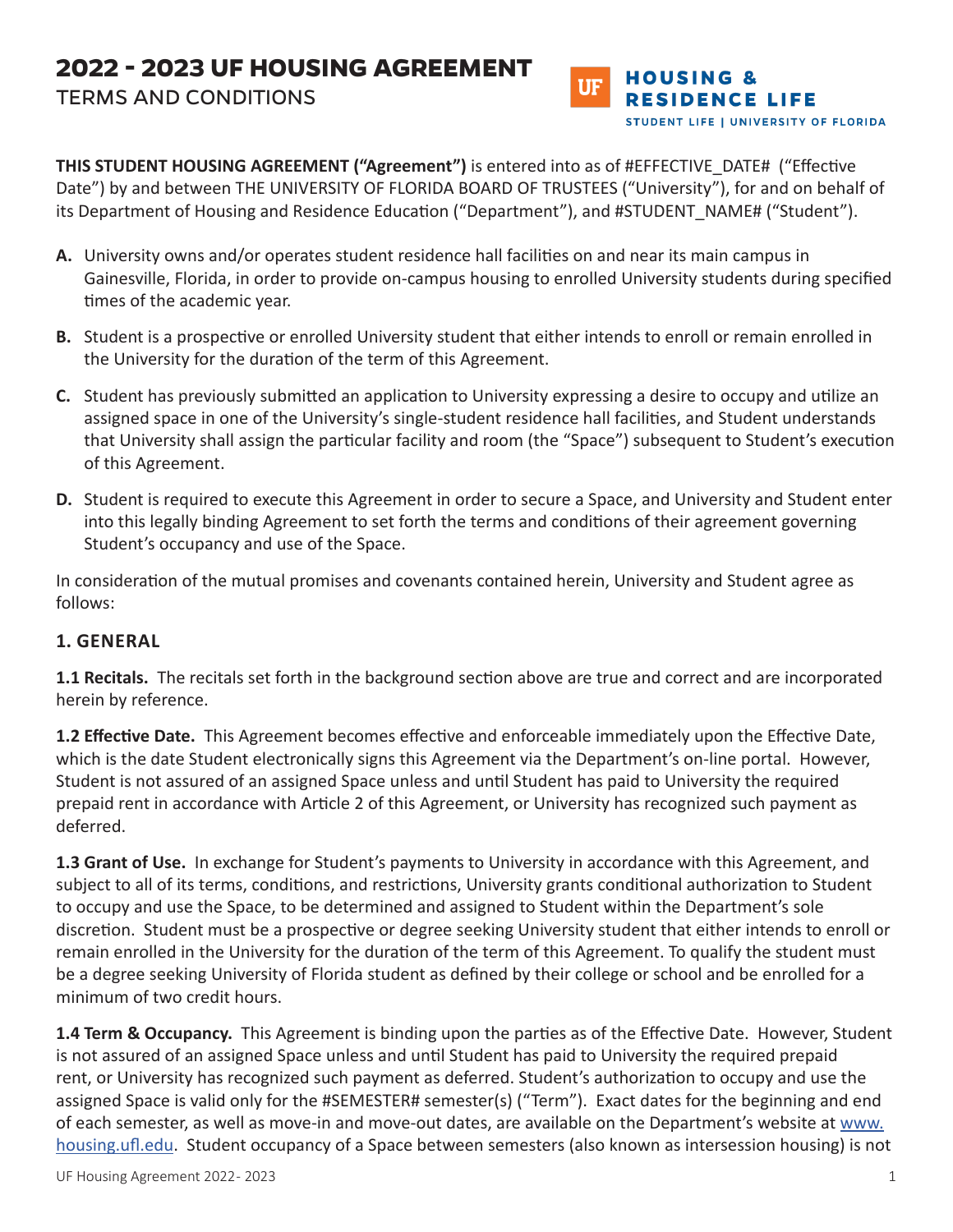provided as a part of this Agreement. Student's occupancy of the Space shall officially begin when the Student signs for the keys to his/her assigned Space, and shall terminate when written authorization is completed and the above noted key(s) are returned to the appropriate Department Area Office.

**1.5 Space Assignment.** The University's acceptance of this Agreement does not guarantee Student's assignment to a particular residence hall, room type, or location, nor does it determine final admission to the University. Student acknowledges that any preferences indicated in Student's application with regard to a specific residence hall, room type, location, or roommate request are preferences only, and any cannot be guaranteed. Entering into this Agreement legally obligates Student to make payment to University for the Department-assigned Space, regardless of any Student-indicated preferences concerning a specific residence hall, room type, location, or roommate. University's assignment of a Space to Student, and Student's continued occupancy of a Space, are contingent upon Student's final admission to the University and timely payment of all charges and fees to University, including those due under this Agreement.

**1.6 Department's Assignment Considerations.** In accordance with the University's educational philosophy of total integration of all facilities, and in accordance with the laws of the United States, race, creed, color, religion, and national origin are not considered criteria in the placement of students in residence halls or in space assignments.

**1.7 Student Acknowledgement of Policies.** Student (or legal guardian of a minor student), by entering into this Agreement, acknowledges that he/she has read, understands, and agrees to comply with all University and Department regulations, policies, standards, and procedures (collectively, the "Policies") more fully set forth on the websites reached by the links below and incorporated herein by reference (which Policies University may update or amend from time to time, as it sees fit):

- **1.7.1 Medical and Disability Housing Accommodations**
- **1.7.2 Housing Rent Deferments**
- **1.7.3 Housing DHNet Acceptable Use Policy**
- **1.7.4 UF Acceptable Use Policy**
- **1.7.5 Housing Community Standards**
- **1.7.6 UF Student Conduct and Honor Code**
- **1.7.7 Infinity Hall Addendum (applicable only to Students assigned a Space in Infinity Hall)**

Student's violation of any University Policies, or University's Student Code of Conduct, may, within the discretion of the University's Associate Vice President for Student Affairs (or his/her designee), be considered a breach of this Agreement.

**1.8 Department Discretion.** The Director of Housing for Administrative Services (or their designee), in his/her sole and absolute discretion, may cancel this Agreement or change Student's Space assignment in the interest of order, discipline, health, safety, security, maximum utilization of Department facilities and resources, and/or educational delivery, or for the Student's failure to pay rent or charges in a timely manner.

**1.9 Space Not Transferable.** Student's assigned Space may be inhabited ONLY by the Student, and such Space is not transferable or assignable without the Department's prior written approval. Spaces may not be sublet to another person(s). Appropriate monetary charges, as determined by the Department, will be assessed, and/or disciplinary action will be taken, against violators of the provisions in this paragraph.

**1.10 No Residency Requirement.** Student acknowledges that University does not require any student to reside on-campus.

**1.11 Enrollment Requirement.** Student must remain enrolled in University courses during each semester covered by the Term of this Agreement. Should Student fail to meet this enrollment requirement, University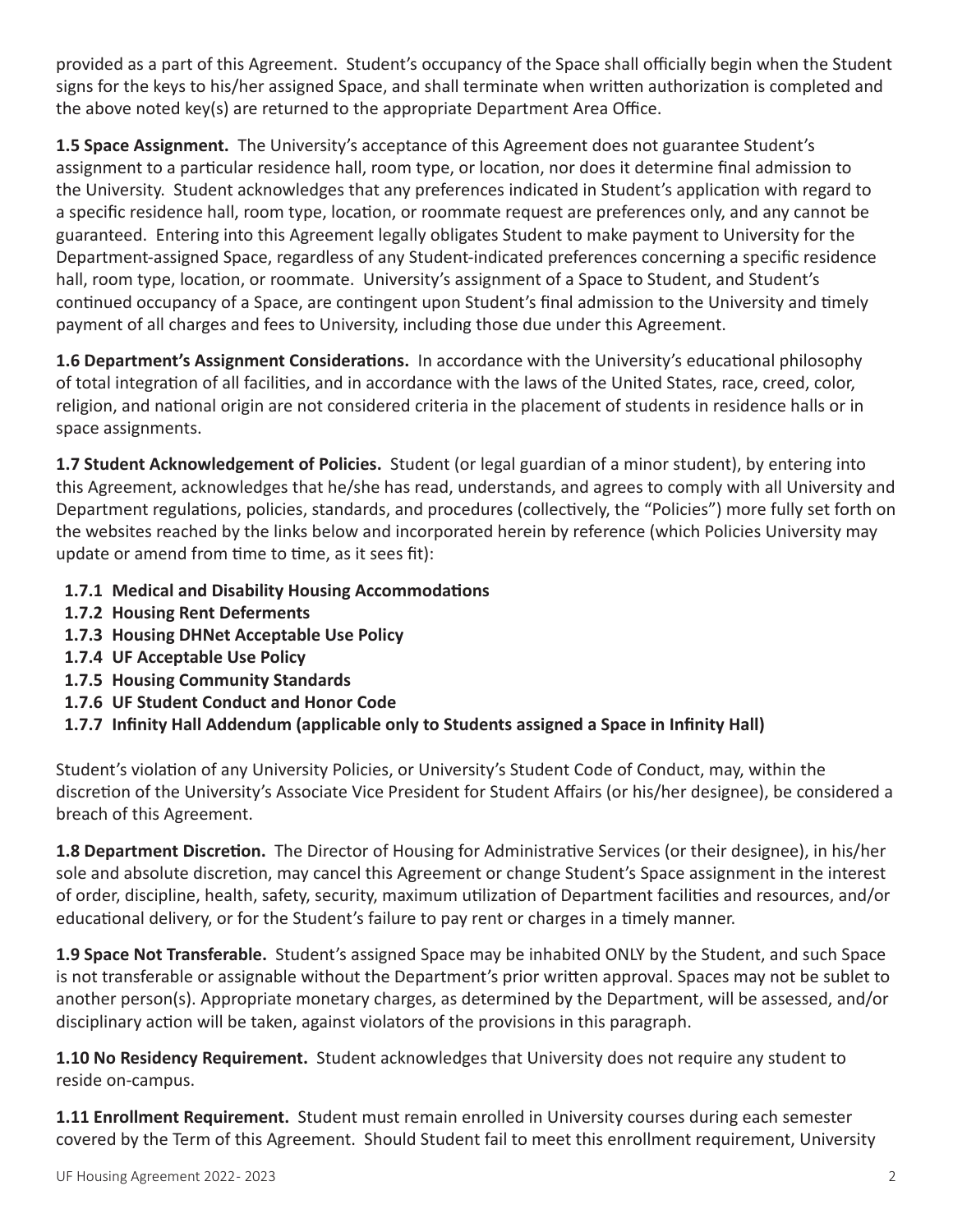may cancel this Agreement and require Student to vacate his/her assigned Space in accordance with applicable University Policies or other applicable laws, regulations, policies, or procedures.

**1.12 Correspondence.** Correspondence from Housing including rent bills, notices of other charges, credits, and other materials will be emailed to students at his/her official University email account.

## **2. STUDENT PAYMENT OBLIGATIONS**

**2.1 Amount of Rent.** Student acknowledges that different Department facilities have different rental rates. The amount of rent Student will be obligated to pay will depend on the Space assigned to Student, and Student's rental amounts will not be known until such assignment is made. A rate schedule reflecting the current rental rates associated with the Department's various facilities is available at www.housing. ufl.edu/undergrad/payments/rates/, which schedule is incorporated herein by reference. The rates set forth in the schedule are subject to increase at University's discretion, except that no increase shall exceed 5% of the amounts set forth in the existing schedule. Student acknowledges that he/she will be bound by this Agreement so long as any increase in the rental rate associated with Student's assigned Space prior to Student's occupancy is in accordance with this Agreement.

**2.2 Payment of Rent.** Rent is billed per semester, and must be prepaid in advance of each semester. The semester rent payments are due, in advance, as follows:

| Semester         | <b>Due Date</b>   | <b>Rent Deferment Due Date</b> |
|------------------|-------------------|--------------------------------|
| Summer A/C 2022  | April 6, 2022     | May 18, 2022                   |
| Summer B 2022    | May 18, 2022      | July 6, 2022                   |
| <b>Fall 2022</b> | July 27, 2022     | October 5, 2022                |
| Spring 2023      | November 30, 2022 | February 1, 2023               |
| Summer A/C 2023  | April 5, 2023     | May 17, 2023                   |
| Summer B 2023    | May 17, 2023      | July 5, 2023                   |

The balance of any rent payments received after the above noted dates will result in the assessment of a \$125 late charge. Unless Student has received written confirmation from University that they have received a deferment on their rent payment, all rent must be prepaid by the dates indicated above. If Student makes a rent payment to University that varies from the amount due under this Agreement, an additional charge or credit (as appropriate) will be applied to Student's University account.

**2.3 Unpaid Charges.** Any unpaid rent, cancellation, or other charges accruing under this Agreement may be applied to Student's University account and may result in a hold being placed on Student's record and/or academic transcripts.

# **3. OCCUPANCY MATTER**

**3.1 Utilities.** The University is not liable for interruption or failure of utilities such as heating, air conditioning, water, electricity, cable television, DHNet, etc. The University reserves the right to assess additional charges and/or rent during the Agreement period to offset increased utility and/or other operational costs, provided the University gives written notification to the student at least 30 days prior to any increase in rent or charges.

**3.2 University Entry Rights.** Authorized University personnel may enter Student's Space without the Student's permission (but following prior notice to Student) for maintenance/housekeeping purposes and for fire/safety inspections. When authorized University personnel have reasonable belief that a violation of a University Policy, or violation of any local, state, or federal law, regulation, or ordinance is in progress, or in the event of an emergency, such personnel may enter Student's Space without notice to Student.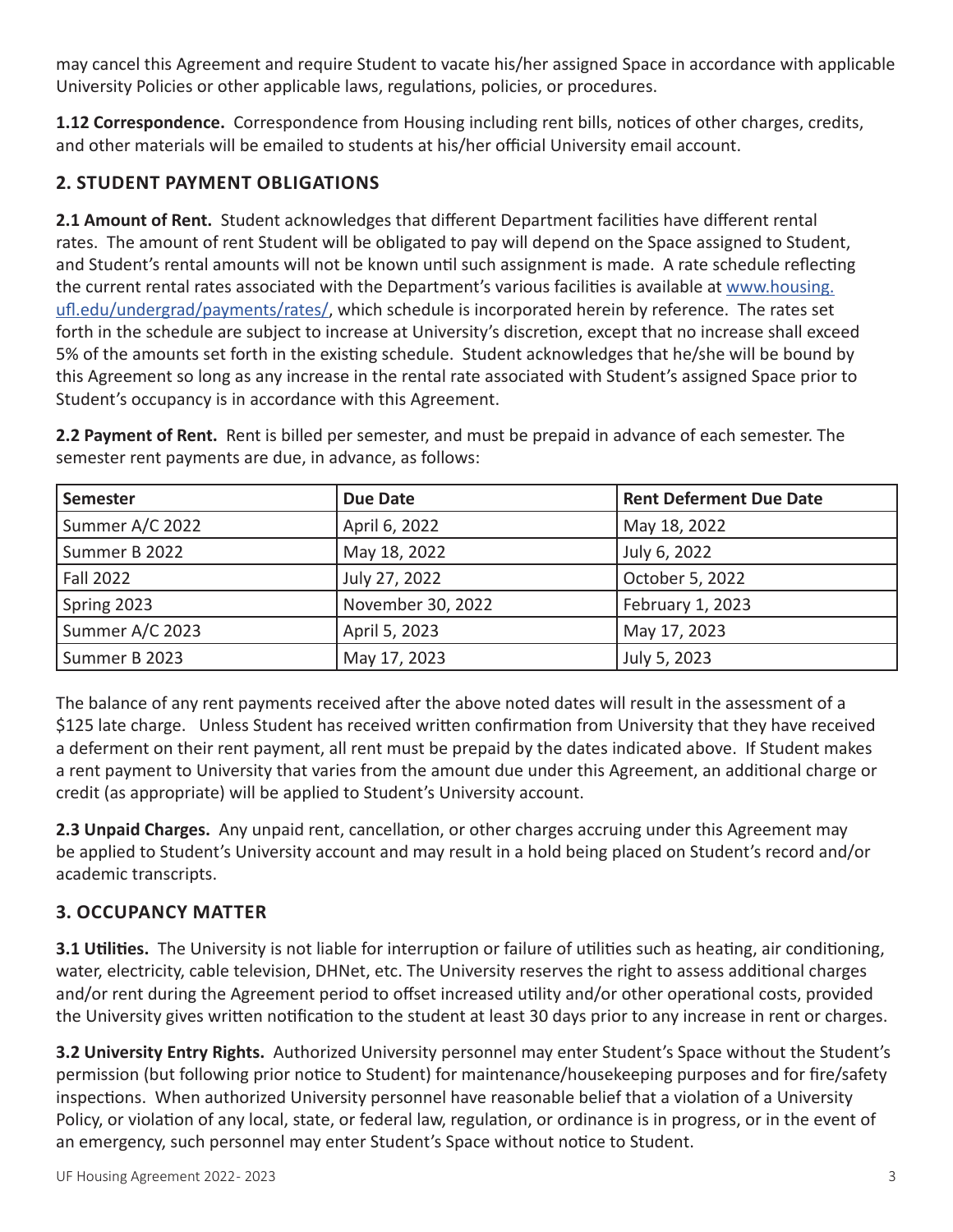**3.3 Condition of Space.** Student's Space shall be kept clean and orderly. Charges may be assessed to Students for damage to, unauthorized use of, or alterations to, rooms, furnishings, appliances, equipment, locks, or buildings, and for special cleaning necessitated by improper care of rooms, furnishings, appliances, or equipment either within Student's Space or on the floor or in the section of the facility wherein Student's Space is located.

**3.4 Triple Occupancy Situations.** Certain spaces available for assignment to Student are within accommodations designed for permanent triple occupancy, including those that the Department refers to as an Economy Triple Room, a Triple Room, a Two Room Triple, a Three Room Triple, and a Suite for Three. However, the accommodation arrangement that the Department refers to as a Late Application Triple Room will revert to and remain at double occupancy if and when one of the students moves out of such accommodation after the start of a semester. In such situations, and upon one of the students moving out, Student's rent will be increased, on a prorated basis, to a double occupancy rental rate. When Late Application Triples are de-tripled, all furniture shall remain in the room. Neither the elevated bed with the dresser underneath nor the bunk beds can be removed from the room.

### **4. AGREEMENT CANCELLATION**

**4.1 Department Approval Required.** Notwithstanding anything contained herein, and even when Student's cancellation is permitted under the terms of this Agreement, this Agreement may not be canceled without, and no cancellation shall be effective until Student has received, the prior written approval of the University's Director of Housing for Administrative Services or his/her designee. Such approval will be in accordance with, and subject to, the terms and conditions of this Agreement.

**4.2 Cancellation Circumstances.** A Student cancellation request must be expressly authorized by the terms and conditions of this Agreement, must be made via https://hms.housing.ufl.edu, and must result from one of the circumstances set forth in this Article 4. The University may, within its sole discretion, deny all other cancellation requests. Cancellation of an Agreement may be subject to the cancellation fees as set forth in this Article 4 below. Cancellation of the Agreement is subject to the other conditions contained herein, including the payment of applicable cancellation fees, and will be permitted in the following circumstances:

#### **4.2.1 Incoming / Newly-Admitted Student**

**4.2.1.1** Student is an incoming or newly-admitted student to University, and Student receives approval from University Admissions to defer matriculation to a later term; cancellation fee in such instance shall be \$225.00; or

**4.2.1.2** Student is an incoming or newly-admitted student to University, but Student notifies University Admissions that Student will not be attending the University. If such notification and a written request to cancel the Agreement is submitted to the Department on or before May 2, 2022, cancellation fee shall be \$125.00; if such notification and Agreement cancellation request is submitted after May 2, 2022, cancellation fee shall be \$225.00.

#### **4.2.2 Current Student**

**4.2.2.1** Student will remain enrolled in the University and attend classes during the entire Term of this Agreement and:

**4.2.2.1.1** Student requests cancellation of this Agreement in writing to the Department on or before May 2, 2022 for an Agreement with a term that begins with the Fall or Spring semester; cancellation fee in such instance shall be \$225.00; or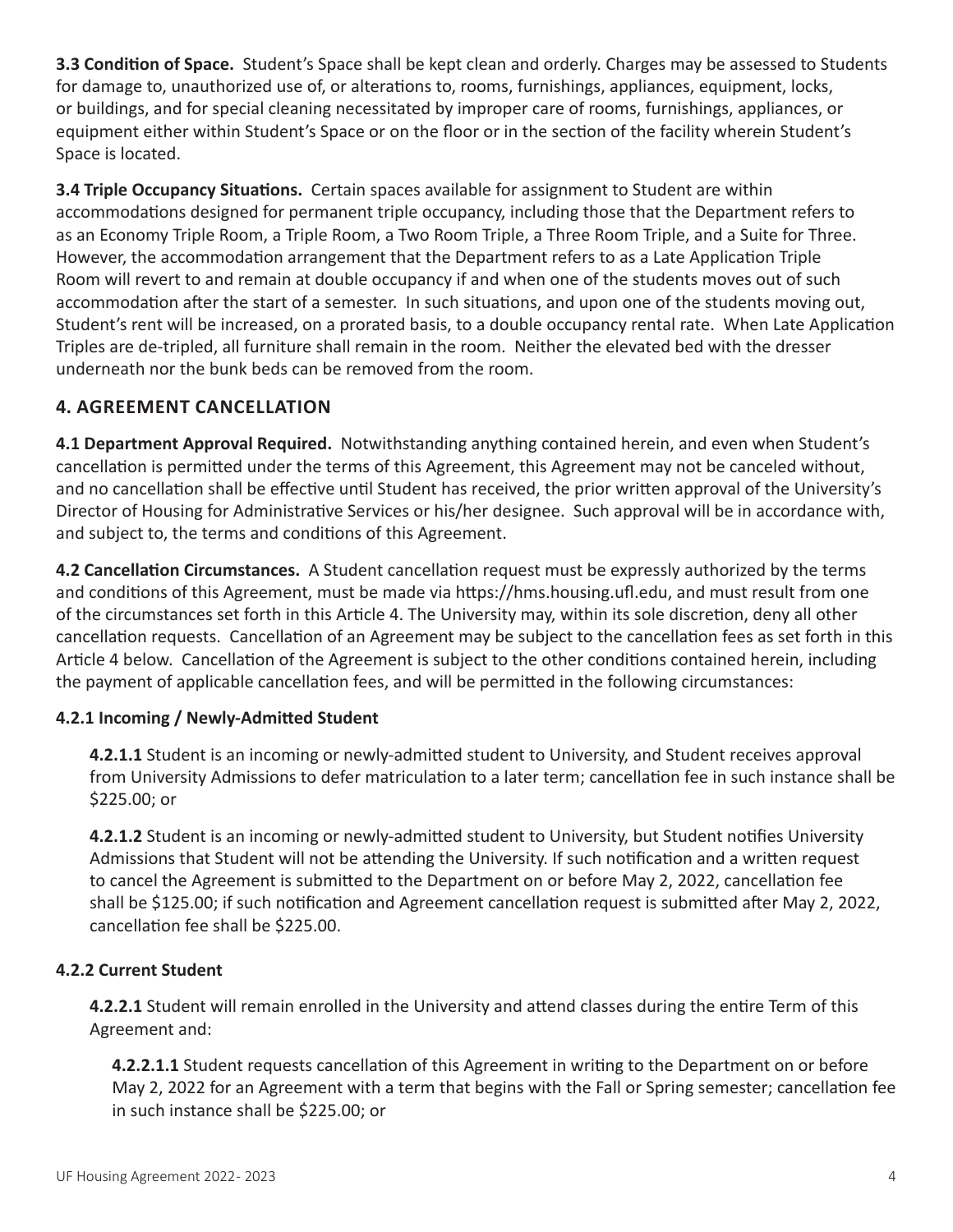**4.2.2.1.2** Student requests cancellation of this Agreement in writing to the Department on or before March 1, 2022 for an Agreement with a term that begins with the Summer A or Summer B semester; cancellation fee in such instance shall be \$225.00; or

**4.2.2.1.3** Students is participating in an internship, co-op or study abroad activity for which they will receive University course credit, or fulfilling a requirement of their University degree; in such instances Student may cancel this Agreement without a cancellation fee provided that Student supplies appropriate documentation (as determined by the Department) substantiating the relevant circumstances.

**4.2.2.2** Student will not remain enrolled in the University and attend classes during the entire Term of this Agreement and:

**4.2.2.2.1** Student (a) withdraws from the University prior to the end of the applicable drop/add period for the upcoming semester; (b) cancels University course registration for upcoming semester; and (c) supplies appropriate documentation (as determined by the Department) from Student's Universityappointed academic adviser verifying that Student will not, and does not intend to, enroll in University courses for the upcoming semester. The cancellation fee in such instance shall be \$225.00.

**4.2.2.2.2** Student withdraws from the University or cancels their course registration after the end of the applicable drop/add period for a given semester, or is granted a Medical Withdrawal through the University Dean of Student's Office. Upon the occurrence of any of the foregoing events, Student is required to notify the main Department office and vacate their assigned Space within three days of withdrawal or cancellation of registration, and Student will remain liable for the full amount of rent under the entire Term of this Agreement. Any reduction in rent charges, if granted by the University, will be based on the date that the Student completes all of the following: (a) withdraws or cancels their course registration, (b) notifies the main Department office that they have withdrawn or cancelled their course registration, and (c) vacates their assigned Space and returns all keys. If, after indicating that they will not be attending the University, Student later enrolls or re-enroll in classes for the semester(s) covered by the cancelled Agreement, Student shall be fully responsible for all rent that would have otherwise been due under the Agreement but for cancellation. In addition to any rent owed under this Agreement and pursuant to this provision, Student will be charged a cancellation fee of \$225.00.

**4.2.2.2.3** Student is graduating from the University, or is required by law to leave the University in order to fulfill service obligations to the U.S. military, during the Term of this Agreement; in such instances Student may cancel the Agreement with regard only to the semester(s) subsequent to Student's graduation or departure for military service, and no cancellation fee will be charged.

**4.3 Appeals.** In extenuating circumstances, Student may submit to the Department a cancellation request for circumstances that do not meet the criteria set forth herein. The Department's Housing Appeals Committee, within its sole and absolute discretion, may, but is not required to, authorize a hardship cancellation after written petition from the Student. If the Housing Appeals Committee releases Student from this Agreement, Student will remain subject to any applicable charges or fees as determined by the Housing Appeals Committee, including, but not limited to, a cancellation fee of \$225.00. Decisions of the Housing Appeals Committee cannot be further appealed.

**4.4 Full Rent Due for Unauthorized or Late Cancellation.** If Student attempts to cancel their Agreement for any reason or in any manner other than as authorized herein; or without receiving the Department's explicit written approval; or if Student attempts to cancel this Agreement (for any reason) after the 5th day of classes in a given semester, Department may either, in its discretion, (a) deny Student's request for cancellation, or (b) cancel the Agreement upon Student's full and final payment to the University of the entire amount of rent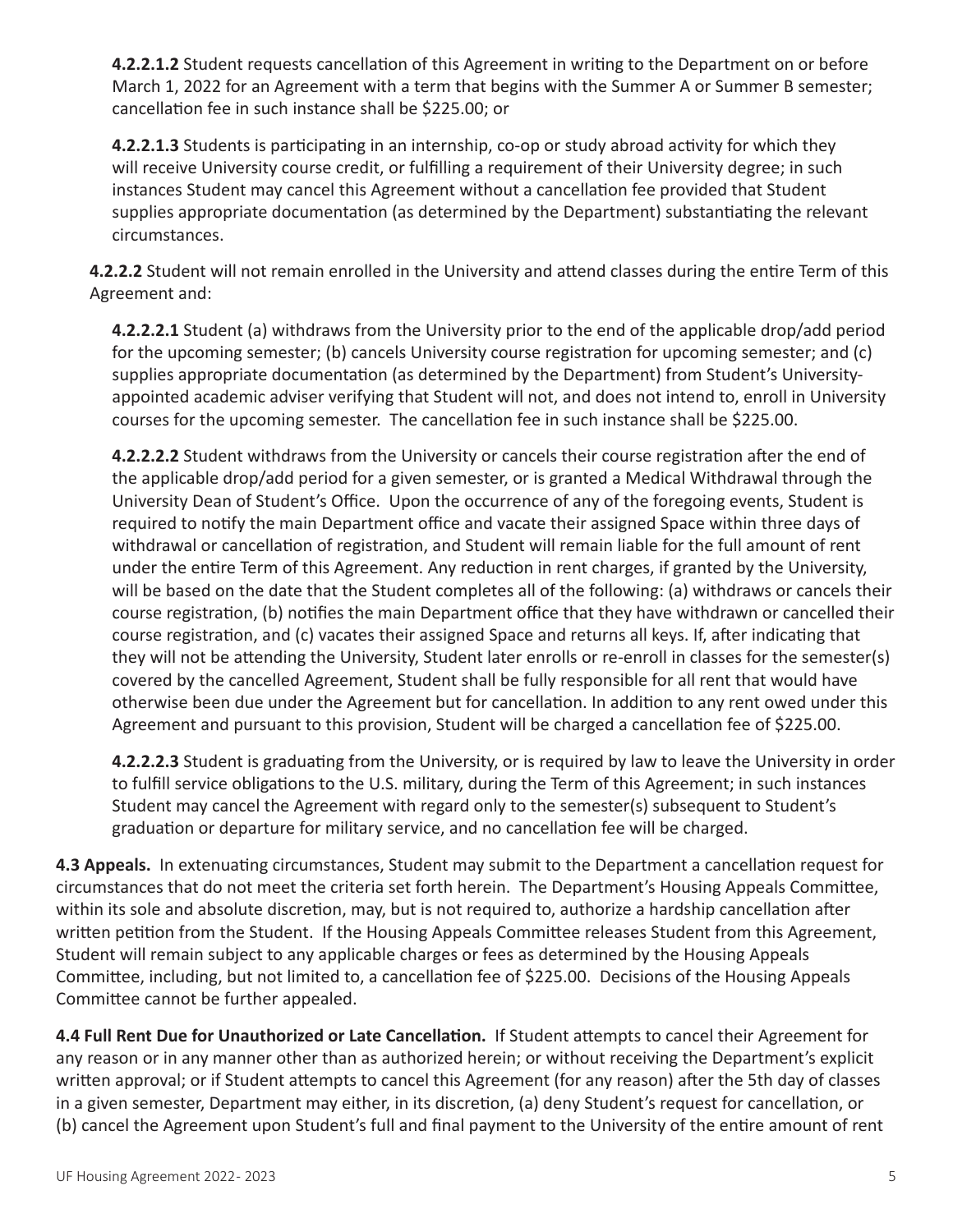owed to University during the Term of this Agreement. The Department's Housing Appeals Committee may consider exceptions from this requirement for severe and extenuating circumstances.

## **5. MISCELLANEOUS**

**5.1 University Interpretation Controls.** University shall make the final interpretation of, or determination under, all provisions of this Agreement, as well as any related University Policies.

**5.2 University Not Liable.** The University is not liable for loss of or damage to Student's personal property kept in Student's assigned Space or on or about any of Department's facilities.

**5.3 Modification.** This Agreement may not be modified or amended, except by a further written instrument executed by both University and Student.

**5.4 No Waiver.** Any failure by either party hereto to exercise any of its rights hereunder shall not be construed as a waiver of such rights, nor shall any such failure preclude exercise of such rights at a later time.

**5.5 Severability.** Whenever possible, each part of this Agreement shall be interpreted in such a manner as to be valid under the applicable law. However, if it shall be found that any part of this Agreement is illegal and unenforceable, such part or parts shall be of no force and effect to the extent of such illegality or unenforceability, without invalidating the legal and enforceable remainder of such part or parts or any other part of this Agreement.

**5.6 Assignment.** This Agreement shall not be assigned by either University or Student without the express written consent of the other party, which consent may be given in each party's sole discretion.

**5.7. Headings.** Section headings used in this Agreement are for convenience only and are not to be construed as part of this Agreement.

**5.8 Construction.** This Agreement shall not be construed more strongly against any party, regardless of who is responsible for its preparation.

**5.9 Public Records.** This Agreement is subject to the Public Records Law of the State of Florida, Chapter 119, Florida Statutes.

**5.10 Governing Law; Venue.** This Agreement and all transactions governed by this Agreement shall be governed by, and construed and enforced in accordance with, the laws of the State of Florida without regard to principles of conflicts of laws. In the event of any legal or equitable action arising under this Agreement, the parties agree that the jurisdiction and venue of such action shall lie exclusively within the courts of record of the State of Florida located in Alachua County, Florida, and the parties specifically waive any other jurisdiction and venue.

**5.11 Sovereign Immunity.** Nothing contained herein shall be construed or interpreted as (a) denying to either party any remedy or defense available to such party under the laws of the State of Florida; (b) the consent of University or the State of Florida or their agents and agencies to be sued; or (c) a waiver of either University's or the State of Florida's sovereign immunity beyond the limited waiver provided in section 768.28, Florida Statutes.

**5.12 Merger.** This Agreement is the complete, entire, final, and exclusive statement of the terms and conditions of the agreement between the parties as of the Effective Date, but subject to any addendum or amendment entered into between University and Student subsequent to the Effective Date (including an addendum pertaining to Infinity Hall, if applicable). This Agreement supersedes, and the terms of this Agreement govern, any prior collateral agreements, whether written or oral, between the parties with respect